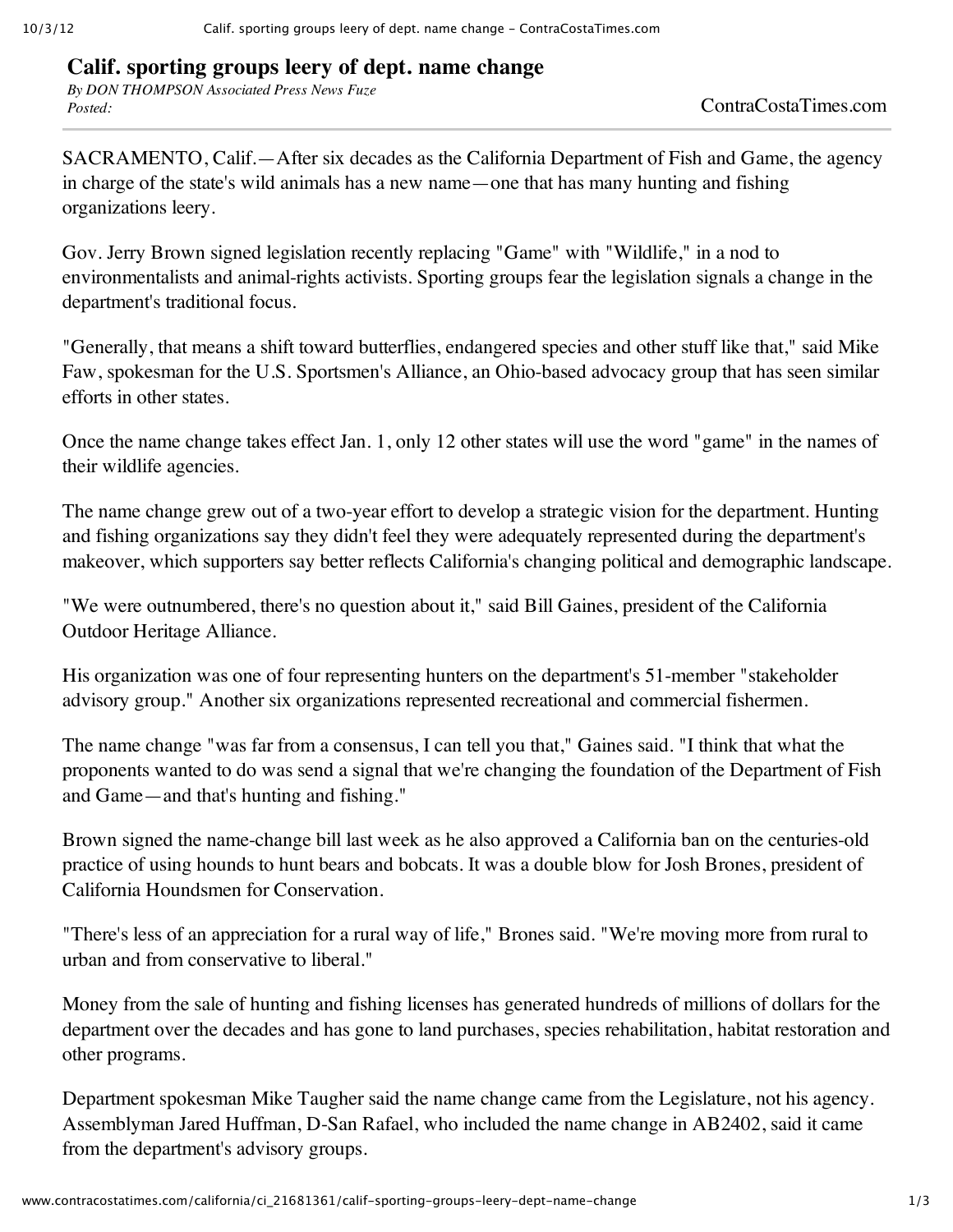## 10/3/12 Calif. sporting groups leery of dept. name change ‑ ContraCostaTimes.com

Both said the name change will not imperil hunting and fishing, even as expectations for the department's mission have grown to include habitat conservation and protecting endangered species.

"This department's been around under the same brand for over 100 years," Huffman said. "The resources of the department have not kept pace with its mission, which has become very broad. The trend not just in California but in the United States has been away from managing only for hunting and fishing, and managing broadly in a way that includes hunting and fishing."

The bill also beefs up the department's law enforcement role and its use of science to guide policies that will be designed to protect entire ecosystems instead of individual species. It also allows it to increase and broaden its collection of fees beyond the money raised through hunting and fishing licenses.

Huffman's legislation, which does not change the name of the regulatory California Fish and Game Commission, was one of several bills signed by the governor that supporters say will modernize a department that traces its origins to Spanish and Mexican laws enacted before California became a state. Brown also approved SB1249 by Sen. Lois Wolk, D-Davis, which will let the department contract with nonprofit conservation groups to manage state-owned lands and charge fees for using more of its properties.

California created the nation's first fish commission in 1870, expanded it to include game in 1878, added a Division of Fish and Game in 1927 and elevated it to the Department of Fish and Game in 1951.

California had been one of 13 states to include "game" in the name of the agency overseeing wildlife issues, according to the Association of Fish and Wildlife Agencies.

Eighteen states use "wildlife," while the others generally use "natural resources" or "conservation." The trend recently seems to have accelerated, according to the association and the National Conference of State Legislatures.

"The department's name says a lot about its mission. We do believe there has been a shift, and it has come at the expense of those who hunt and fish," said Marko Mlikotin, executive director of the California Association for Recreational Fishing.

He said the money to change the name would better be spent easing the state's lingering budget deficit.

Taugher said the department projects the name change will cost more than the Legislature's upper estimate of \$300,000, mostly to redo the department's website and computer systems. The current letterhead, uniforms, license forms, vehicle logos and other remnants will be used until they're exhausted, he said, then replaced in the normal cost of doing business.

Wendy Hopkins, spokeswoman for Ducks Unlimited in nine western states, said her organization does not believe the department's evolving mission will undermine waterfowl hunting. Organizations such as hers said they believe there are enough protections built into state law to prevent the money raised through hunting and fishing licenses from being siphoned off for other needs.

Huffman also authored the 2010 bill that prompted the department to re-evaluate its role and responsibilities. He said it's natural for sporting groups to be nervous about the change.